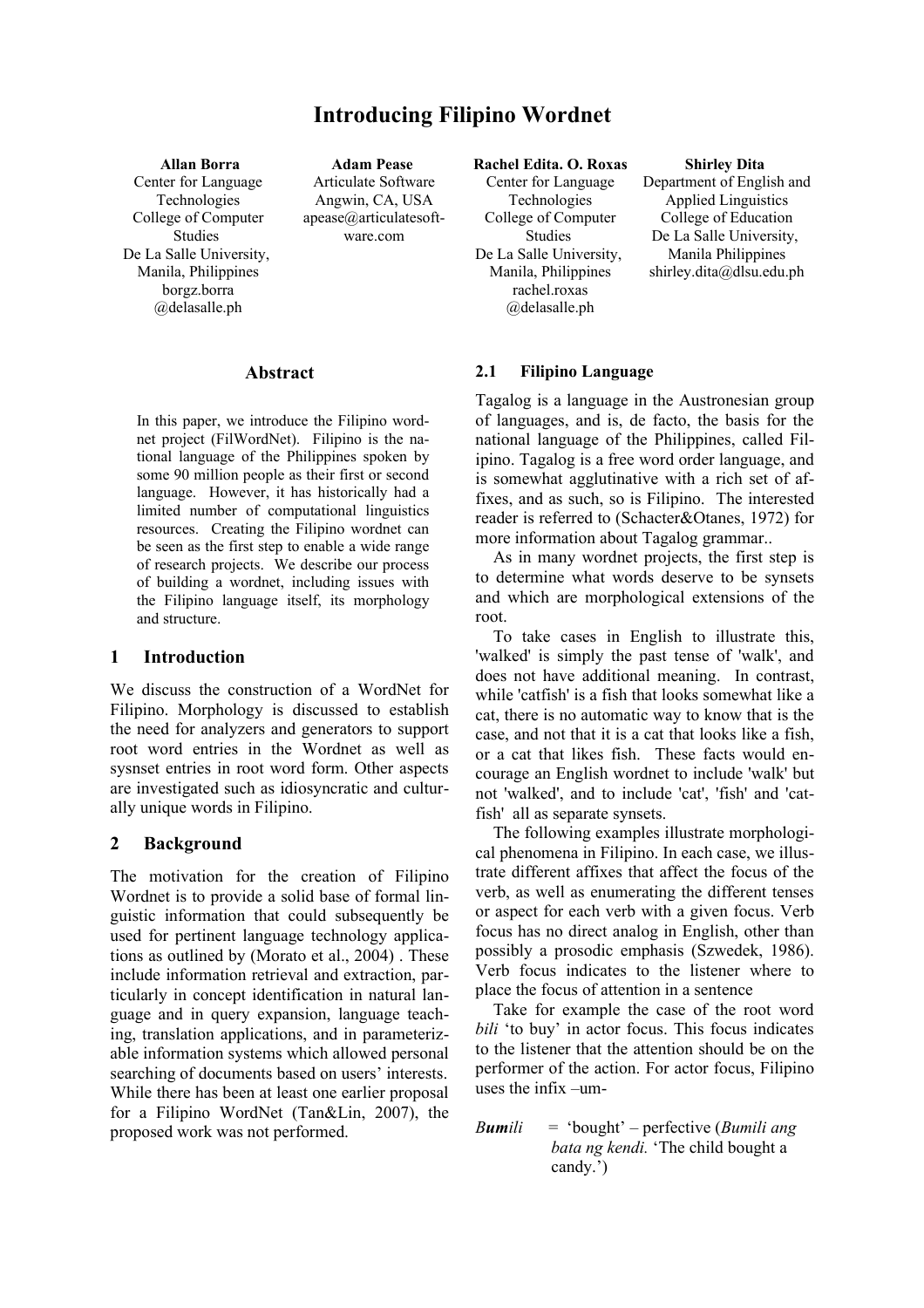*Bumibili* = 'is/are buying' – the -um- focus marker + consonant-vowel reduplication yield progressive aspect (*Bumibili ang bata ng kendi*. 'The child is buying a candy.'). *Bibili* = 'will buy' – consonant-vowel reduplication yields imperfective (or contemplated,

 unrealized) aspect (*Bibili ang bata ng kendi*. 'The child will buy a candy.') Note that rather confusingly for the non-native speaker, the infix disappears in this aspect.

In each case, one can imagine an English speaker placing an emphasis through loudness or pitch on 'child'.

For benefactive focus Filipino uses a prefix i-  $+$  infix -in-. Note that the future tense shifts the affix to the end of the word. Benefactive focus indicates that the focus of attention of the listener should be on the entity that benefits from the action.

| <b>Ibinili</b>   | = 'bought' - perfective (Ibinili ng bata   |
|------------------|--------------------------------------------|
|                  | ng kendi ang beybi. 'The child             |
|                  | bought a candy for the baby.')             |
| <b>Ibinibili</b> | $=$ 'is/are buying' – progressive/         |
|                  | on-going $-$ ( <i>Ibinibili ng bata ng</i> |
|                  | kendi ang beybi. 'The child is             |
|                  | buying a candy for the baby.')             |
| <b>I</b> bibili  | $=$ 'will buy' – imperfective –            |
|                  | (Ibibili ng bata ng kendi ang              |
|                  | beybi. The child will buy candy            |
|                  | for the baby.')                            |
|                  |                                            |

In each case, one can imagine an English speaker placing an emphasis through loudness or pitch on 'baby'.

From here, we can complicate the morphology a bit by adding other morphemes, with the example *maipabibili* (I will be able to have him buy (something))

| $ma-$     | $=$ abilitative prefix (to be able to)   |
|-----------|------------------------------------------|
| $i-$      | $=$ benefactive topic marker             |
|           | (beneficiary of the action is the focus) |
|           | $=$ causative marker                     |
| pa-<br>bi | $=$ aspect marker (imperfective) -       |
|           | consonant-vowel reduplication form       |
| bili      | $=$ root                                 |

These examples provide an insight as to the effect of different affixes when applied to a particular root. We believe that a morphological analyzer is a better approach in modeling Filipino words than storing all of the inflections of a root word in the wordnet as different synsets.

Our initial approach is to be strict in only allowing root forms in the wordnet, unless the word has gained some meaning that cannot be automatically deduced from the root and any affixes.

#### **Uniquely Filipino words**

It is very often the case that each new wordnet will have synsets that do not appear in most or even any other existing wordnet (Elkateb et al, 2007). This is also true with Filipino. Let us take a few examples.

*tinikling* – a cultural dance that originated in the Visayas region utilizing two moving bamboo sticks over which the dancers perform

*bayanihan* – the spirit of communal unity

*bilas* – spouse of the brother or sister of one's own spouse

*hilamos* – to wash one's face

Words such as these form part of the motivation for using a formal ontology. While some wordnets have used English as an interlingua and created phrases to stand in the place of otherwise unlexicalized concepts, in our work, we use SUMO as an interlingua which can contain concepts which stand for the lexicalized concepts of any particular language. For example, rather than add a new English synset corresponding to "spouse of the brother or sister of one's own spouse", we create a concept in SUMO with that definition and relate the Filipino synset to it. This avoid creating synsets in a given language that are "artificial" and not actually lexicalized units. To use the example above of "hilamos", consider Figure 1



# *Figure 1: Relation among FilWordNet, SUMO and Princeton's English WordNet*

"Hilamos" is a word not lexicalized in English, so above we show it as a term only linked to SUMO.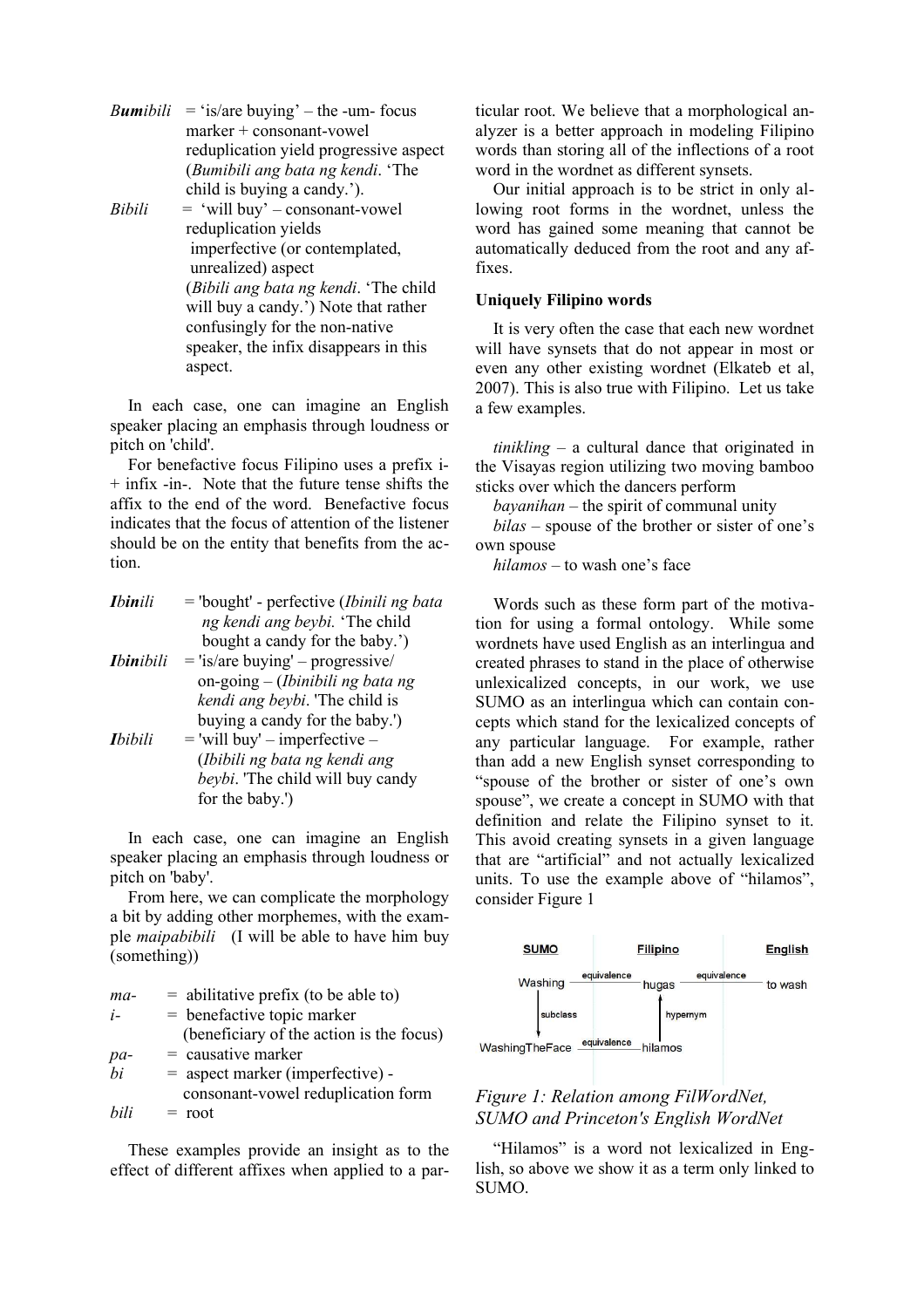We should note that the equivalence relation is an informal one. It is neither wordnet semantic link nor a formal logical link as would be found in SUMO, rather it is a relationship without strict definition but denoting intuitively very close similarity to the point of equivalence. We also show the relationship subclass in SUMO which is a formal and truth-preserving relationship, and the hypernym relationship which is one of wordnet's semantic links.

# **3 Wordnets**

Since Princeton's WordNet (PWN) is wellknown, it may be sufficient simply to refer the reader to (Fellbaum, 1998). For the purposes of this paper, it bears mentioning that there are several features of WordNet that make it an ideal model for our work with FilWordNet, and an important product to link to.

- PWN is a mature product, having been started over two decades ago (Miller, 1985)
- It is very comprehensive, with over 115,000 word senses, making it the largest wordnet in existence
- It has been free since the project's inception
- It is richly interconnected as a semantic network
- Many other languages have linked their wordnet projects to it manually

# **4 Suggested Upper Merged Ontology**

The FilWordNet project will provide a deep semantic underpinning for each psycholinguistic concept. We take the same approach that was previously used in mapping all of PWN to a formal ontology (Niles & Pease, 2003), the Suggested Upper Merged Ontology (Niles & Pease, 2001), as well as more recently using SUMO as the formal underpinning for Arabic WordNet (Elkateb et al 2007)

Synsets map to a general SUMO term or a term that is directly equivalent to the given synset (Figure 1). New formal terms will be defined to cover a greater number of equivalence mappings, and the definitions of the new terms will in turn depend upon existing fundamental concepts in SUMO. The process of formalizing definitions will generate feedback as to whether word senses in WN need to be divided or combined and how the glosses may be clarified. Since many wordnets in other languages are already linked by synset number, this work will benefit wordnets in other languages as well.

The Suggested Upper Merged Ontology (SUMO) (Pease&Niles, 2002),(Niles&Pease, 2001) is a freely available, formal ontology of about 1000 terms and 4000 definitional statements. It is provided in a first order logic language called Standard Upper Ontology Knowledge Interchange format (SUO-KIF) (Pease, 2000), and also has a necessarily lossy translation into the OWL semantic web language. It has undergone nine years of development, review by a community of hundreds of people, and application in expert reasoning and linguistics. SUMO has been subjected to formal verification with an automated theorem prover. SUMO has been extended with a number of domain ontologies, which are also public, that together number some 20,000 terms and 70,000 axioms. SUMO has been mapped by hand to the WN lexicon of over 115,000 noun, verb, adjective and adverb senses, which not only acts as a check on coverage and completeness, but also provides a basis for application to natural language understanding tasks. SUMO covers areas of knowledge such as temporal and spatial representation, units and measures, processes, events, actions, and obligations. Domain specific ontologies extend and reuse SUMO in the areas of finance and investment, country almanac information, terrain modeling, distributed computing, endangered languages description, biological viruses, engineering devices, weather and a number of military applications. It is important to note that each of these ontologies employs rules. These formal descriptions make explicit the meaning of each of the terms in the ontology, unlike a simple taxonomy, or controlled keyword list. SUMO is the only formal ontology that has been mapped to all of WN, and the only formal upper ontology that has been extended with a number of domain ontologies that are also open source. SUMO has natural language generation templates and a multi-lingual lexicon that allows statements in SUMO-KIF and SUMO to be expressed in multiple natural languages. These include English, German, Arabic, Czech, Italian, Hindi (Western character set) and Chinese (traditional characters and pinyin).

# **The ontology as a structured ILI**

The comprehensive mapping and definition of synsets in FilWordNet to SUMO concepts reinforces a new perspective on the role of an Interlingual Index (ILI) in connecting wordnets (Vossen, 2004, Vossen et al 1999, Vossen 1998).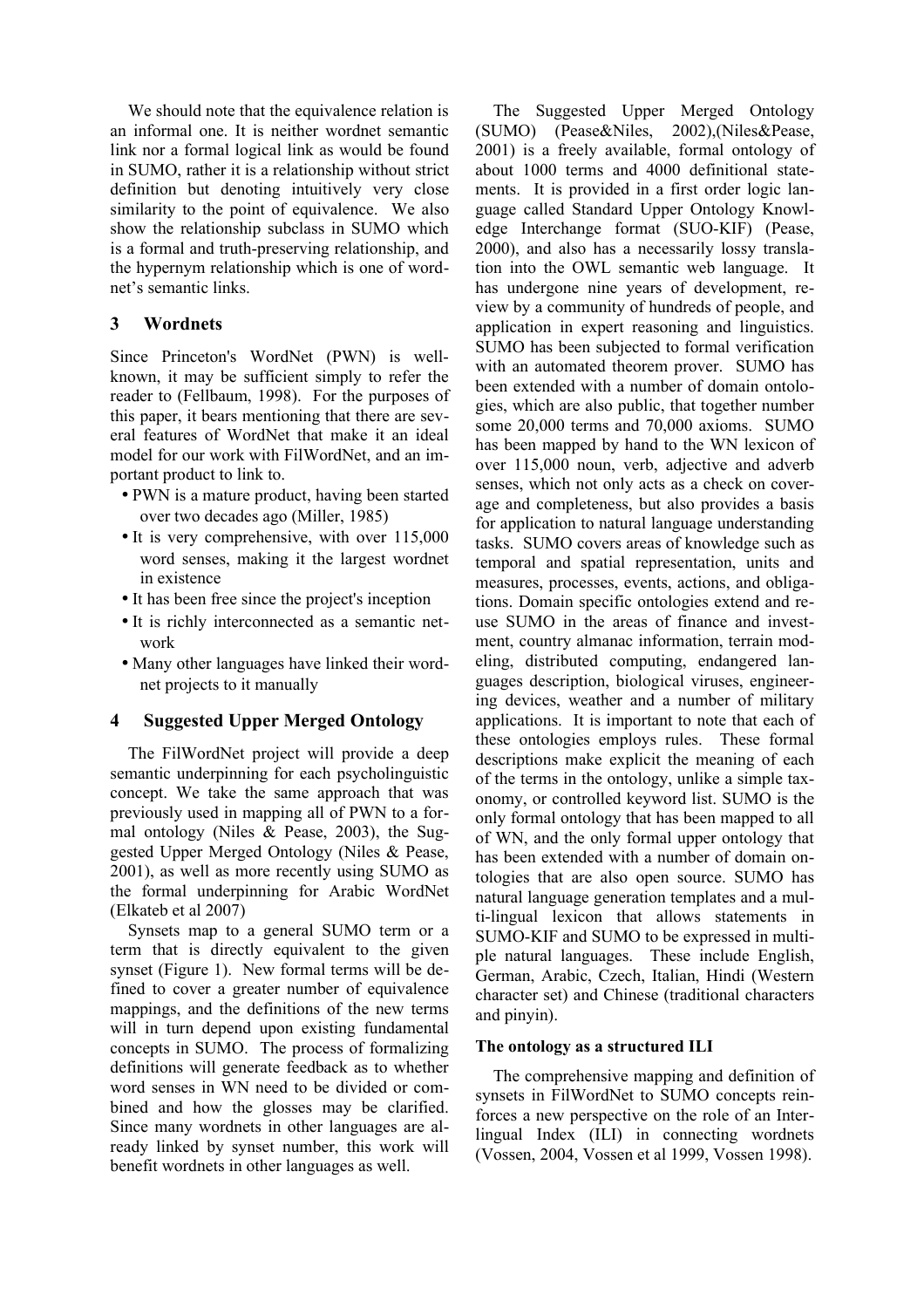In the FilWordNet project, we want to take this idea a step further, as was done with Arabic. If both FilWordNet and English WN synsets are exhaustively defined in terms of SUMO concepts, SUMO can in effect become the ILI for wordnets. This means that SUMO not only maps word meanings and synonyms across languages but also provides a formal semantic framework for all these languages.

The development of FilWordNet will include a transition phase where FilWordNet synsets are both linked to the English WN serving as an ILI and exhaustively defined with SUMO.

# **5 Project Description**

FilWordNet began an introductory set of lectures to students and faculty at De La Salle University, Manila, on wordnets, linguistics semantics and formal semantics. Six students volunteered to be the actual creators of the synsets with an intensive two-week process to complete the project. The objective was to create 40 synsets a day per person with each student present for roughly three hours a day. We were able to achieve an initial set of 1,000 synsets, although full completion took a few weeks longer than anticipated due to external unrelated events. The students are expected to continue work in order in a few months to cover the approximately 4,600 base concepts (Pease et al, 2008). Additionally, a small cash prize was announced for the creators of the most synsets in hopes of creating a mature wordnet of greater than 10,000 synsets at the end of the academic year 2009-2010.

We created an initial seed list of Princeton's English WordNet synsets for students to get started. This consisted of some synsets chosen from intuition as being semantically distant from one another. Each student was expected to translate synset word names and definitions into Filipino. They were assisted in this task by the use of Calderon's Tagalog-English-Spanish dictionary (Calderon, 1915). After some collaborative work on this initial set, they expanded their set to hypernyms and hyponyms of the seed word and continued in this fashion.

We have used Princeton WordNet semantic links and assumed them to be correct in Filipino subject to manual verification later on. Similarly, we reuse the links from Princeton WordNet to SUMO also subject to later manual verification as to whether it is also valid for Filipino.

We treat the links to SUMO and semantic links within wordnet to be an important part of the quality assurance process for wordnet construction. Considering the semantic links between different synsets helps the lexicographer to determine whether the definition and synset grouping is valid. For example, a critical test is to look amongst sibling synsets and consider whether the definition of a given synset fully distinguishes it from its siblings.

Initially, we had the students create their translations simply in spreadsheets tracking the link to English via each synsets WordNet 3.0 synset number. We have installed DebVisDic (Horak et al, 2006) and will be migrating to that tool as our construction environment shortly. We expect that this will help considerably especially with respect to group coordination.

We plan an open source release of FilWordNet for early in 2010, once we are close to covering the base concepts.

## **5.1 Dictionaries**

To facilitate the continued manual development of the Filipino wordnet, we identified four online dictionaries:

- 1. http://www.tagalog-dictionary.com/in[dex.htm](http://www.tagalog-dictionary.com/index.htm)
- 2.<http://www.katig.com/tagalog.html>
- 3. [http://www.seasite.niu.edu/Tagalog/Di](http://www.seasite.niu.edu/Tagalog/Dictionary/reverse_lookup.htm) [ctionary/reverse\\_lookup.htm](http://www.seasite.niu.edu/Tagalog/Dictionary/reverse_lookup.htm)
- 4. [http://www.gabbydictionary.com/home](http://www.gabbydictionary.com/author.asp) [.asp](http://www.gabbydictionary.com/author.asp)

The Tagalog English Dictionary provides more than 1000 general terms and phrases in Tagalog or Filipino and corresponding meanings. Katig.com also offers a listing of word translations from English to Filipino and vice versa. Tagalog at NIU not only offers an online repository of words but also tools for learning the language. Gabby's Dictionary translates English words into a broad list of Filipino equivalents.

In addition to these online repositories, we also identified offline dictionary application suchs as that of IsaWika English-Filipino Translator (Roxas & Borra, 2000) which offers roughly 10,000 English entries with roughly 20,000 Filipino equivalents. We also utilized dictionary hardcopies such as the University of the Philippines Diskyonaryong Filipino (UP Filipino Dictionary). This monolingual dictionary (Almario, 2001) was used to facilitate creating and defining synsets.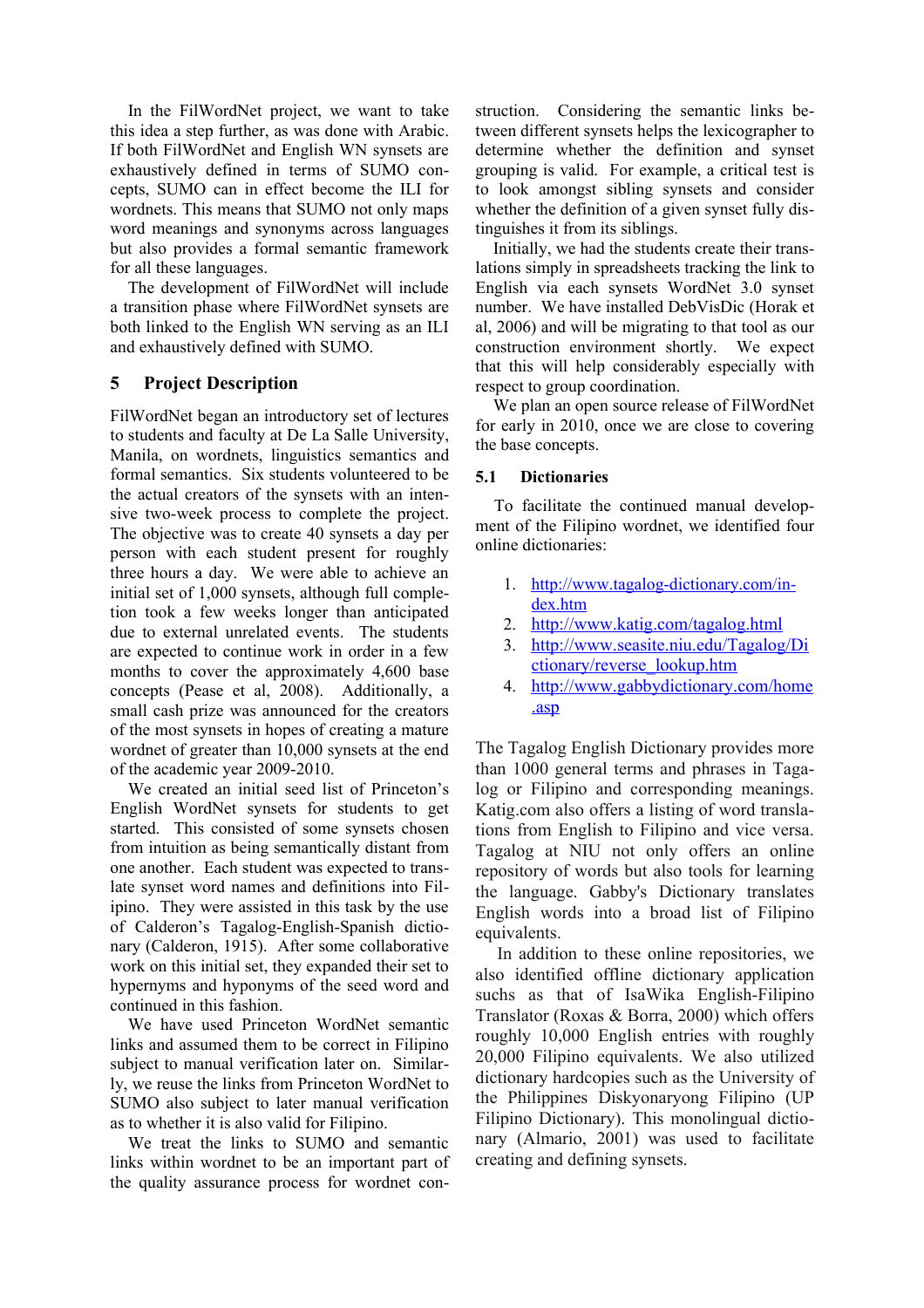## **5.2 Corpora**

We identified two major corpora that with the help of a concordancer can also aid in synset creation. Palito corpus (Dita et al 2009), and the one million word corpus collected by Curtis McFarland from Filipino mini-novels (McFarland, 1989).

### **5.3 Development Process**

To illustrate the development process as it has progressed beyond the initial 1000 synsets, consider the English word "fire". The PWN synsets for the word are considered together with the corresponding definitions and parts of speech. For the noun part of speech, there are nine senses identified. The lexicographer selects from the list the synset to be translated to Filipino.

- 1. fire, firing the act of firing weapons or artillery at an enemy
- 2. fire a fireplace in which a relatively small fire is burning
- 3. attack, blast, fire, flack, flak intense adverse criticism
- 4. fire the event of something burning
- 5. fire a severe trial
- 6. ardor, ardour, fervency, fervidness, fervor, fervour, fire - feelings of great warmth and intensity
- 7. fire, flame, flaming the process of combustion of inflammable materials producing heat and light and (often) smoke
- 8. fire fuel that is burning and is used as a means for cooking
- 9. fire once thought to be one of four elements composing the universe (Empedocles)

From those synsets, there are existing mappings to SUMO that can be considered by the lexicographer in determining the correct translation. They are, respectively

- 1. Shooting
- 2. Fireplace
- 3. Stating
- 4. Fire
- 5. SubjectiveAssessmentAttribute
- 6. Emotional State
- 7. Combustion
- 8. Substance
- 9. Substance

Using a bilingual English-Filipino dictionary, the different senses of the translation of "fire" to Filipino are derived. For instance, from Gabby's dictionary, the following are derived: *apoy, apuyan; sunog; tupok; alab, init; silakbo; sigasig, pagpupursigi; kislap, kilatis (ng mamahaling bato); galing, husay; paghihirap, tormento, impiyerno, pagdurusa; pagpapaputok*

From Katig dictionary, the following are derived: *apoy; sunog*

If the word *apoy* is chosen, then the corresponding definitions can be derived from some monolingual Filipino dictionaries where a definition can be chosen by the lexicographer.

A decision on the most appropriate definition can be made using the co-occurrence information of the Filipino word in the Filipino corpora using a concordancer. Figure 2 shows the sentences found in the Tagalog Literary Corpus from Palito having the word *apoy*:

This process is quite straightforward when the original word and the translated word are both nouns. When the translated word is inflected and becomes an adjective or a verb, the definition of the Filipino WordNet synset is more complex. Morphological information is necessary to derive its meaning and sense. For example:

*Nag-aapoy sa lagnat* 

(literally, very high fever)

*Nag-aapoy sa galit* 

(literally, raging anger) or can be expressed as *galit na galit*

While the first example still refers to literally high in temperature or physical heat, the second one refers to an emotional state. To settle this, the concordancer will assist in finding the most appropriate meaning in context as the word or phrase appears in the corpora and how it co-occurs with other words in various sentences.

mitsa ang gasera kapag mahina na ang **apoy** nito. Pero kahit wala kaming ilaw na naramdaman sa anumang siga o liyab ng **apoy** . Nag-usap ang aming mga labi at nagya i ng init sa kanyang mukhang sanhi ng **apoy** na puso nitong nagliliyab. May trabah mang ay nasa tabi ko nagpapanatili ng **apoy** nito. Nabigla ako nang aking malamang na kung araw ay usok at kung gabi ay **apoy** . Isang araw ay may dumating na isang

*Figure 2: Palito concordancer results for apoy*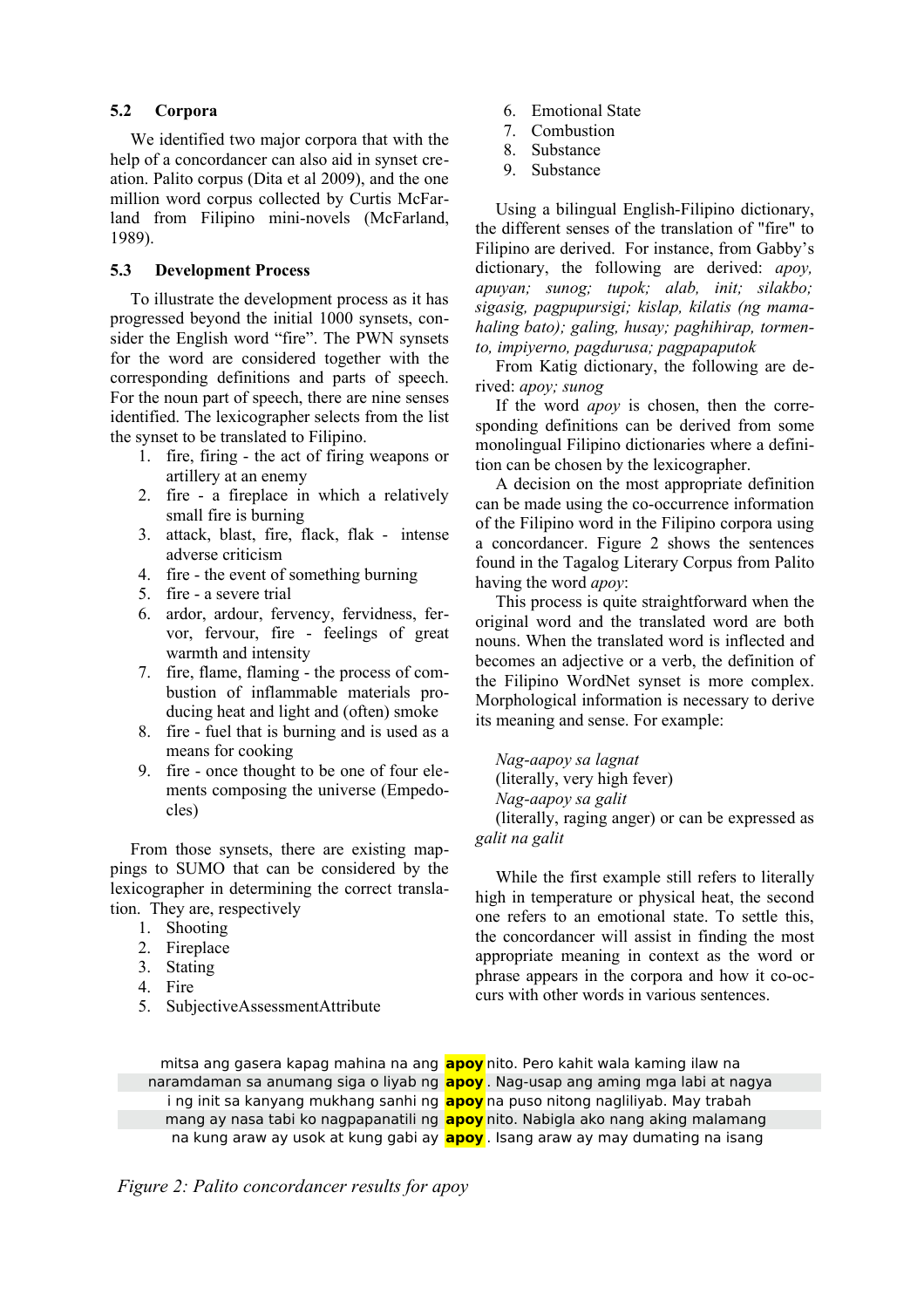For affixed word forms of the query word, a morphological analyzer can be used with the concordancer so that these words can be processed. In this example, the words: *umaapoy, nag-aapoy, aapuyan, inaapuyan* and others will be searched by the concordancer.

The construction Filipino WordNet synsets that are not defined in existing wordnets, will require a monolingual Filipino dictionary look up to explore on meanings and definitions. Similarly, co-occurrence information on these words can be derived from context using existing Filipino corpora, and thus, refine the derived meaning of these synsets.

# **6 Conclusions and Future Work**

FilWordNet is an enabling resource for computational linguistics on Filipino. We are currently conducting linguistics research on the evolution of Tagalog grammar among metropolitan residents of the Philippines in which we plan to use FilWordNet in performing manual markup of Filipino corpora. FilWordNet will be a basis for a stemmer/lemmatizer that will use FilWordNet to prevent overly "greedy" removal of affixes from words. FilWordNet will also provide a basis for work in developing a named entity recognition system. With a series of projects that all leverage the work on FilWordNet, we hope that will create motivation to continue expanding and improving this product. Additionally, we hope to involve other universities in the Philippines in this effort to improve linguistic resources for the national language.

#### **Acknowledgments**

We would like to thank our students, Alvin Garcia, Hun Ping Yu, Bryan Lacaden, Jeremy Bondoc, Darren So and Jhovee Yap who have created the actual synsets. We are grateful for their efforts. We acknowledge De La Salle University, Manila for hosting Adam Pease as a visiting scholar, and the Philippine Council for Advanced Science and Technology Research and Development (PCASTRD) of the Department of Science and Technology (Philippines) and Commission on Higher Education (Philippines) for partial funding of his visit.

# **References**

Almario, Virgilio (Ed.)., (2001) UP Diksyonaryong Filipino. Sentro ng Wikang Filipino. University of the Philippines. Anvil Publishing Inc., Manila, Philippines.

- Calderón, S., (1915) Diccionario Ingles-Español-Tagalog, Con partes de la oracion y pronunciacion figurada. Primera Edición, Manila, Libreria y Papeleria de J. Martinez, Plaza P. Moraga 34/36, Plaza Calderón 108 y Real 153/155, Intramuros. See also<http://www.gutenberg.org/etext/20738>
- Dita, S., R. Roxas and P. Inventado. (2009). *Building Online Corpora of Philippine Languages.* 23rd Pacific Asia Conference on Language, Information and Computation (PACLIC-23), December 3-5, 2009, Hong Kong.. See also <http://ccs.dlsu.edu.ph:8086/Palito/>
- Elkateb, S., Black, W., Rodriguez, H, Alkhalifa, M., Vossen, P., Pease, A. and Fellbaum, C., (2006). Building a WordNet for Arabic, in Proceedings of The fifth international conference on Language Resources and Evaluation (LREC 2006).
- Fellbaum, C., (1998, ed.) WordNet: An Electronic Lexical Database. Cambridge, MA: MIT Press.
- Horak, A., Pala, K., Rambousek, A., and Povolny, M. (2006) DEBVisDic - First Version of New Client-Server Wordnet Browsing and Editing Tool. In Proceedings of the Third International WordNet Conference - GWC 2006. Brno, Czech Republic: Masaryk University, pp. 325-328. ISBN 80-210- 3915-9.
- McFarland, Curtis D., (1989) A Frequency Count of Filipino. Linguistic Society of the Philippines. Manila
- Miller, G., (1985) "WordNet: a dictionary browser." In Proceedings of the First International Conference on Information in Data, University of Waterloo, Waterloo.
- Morato, J., Marzal, M.A., Llorens, J., & Moreiro, J (2004). WordNet Applications. In Proceedings of the Second Global WordNet Conference (GWC-2004). Brno, Czech Republic.
- Niles, I., and Pease, A., (2003). Linking Lexicons and Ontologies: Mapping WordNet to the Suggested Upper Merged Ontology, Proceedings of the IEEE International Conference on Information and Knowledge Engineering, pp 412-416.
- Niles, I., and Pease, A. (2001). Towards a Standard Upper Ontology. In: Proceedings of FOIS 2001, Ogunquit, Maine, pp. 2-9. See also [http://www.on](http://www.ontologyportal.org/)[tologyportal.org](http://www.ontologyportal.org/)
- Pease, A., (2000). Standard Upper Ontology Knowledge Interchange Format. Web document [http://suo.ieee.org/suo-kif.html.](http://suo.ieee.org/suo-kif.html) This is largely a condensed version of the language described in (Genesereth, 1991)
- Pease, A., (2003). The Sigma Ontology Development Environment, in Working Notes of the IJCAI-2003 Workshop on Ontology and Distributed Systems. Volume 71 of CEUR Workshop Proceeding series.